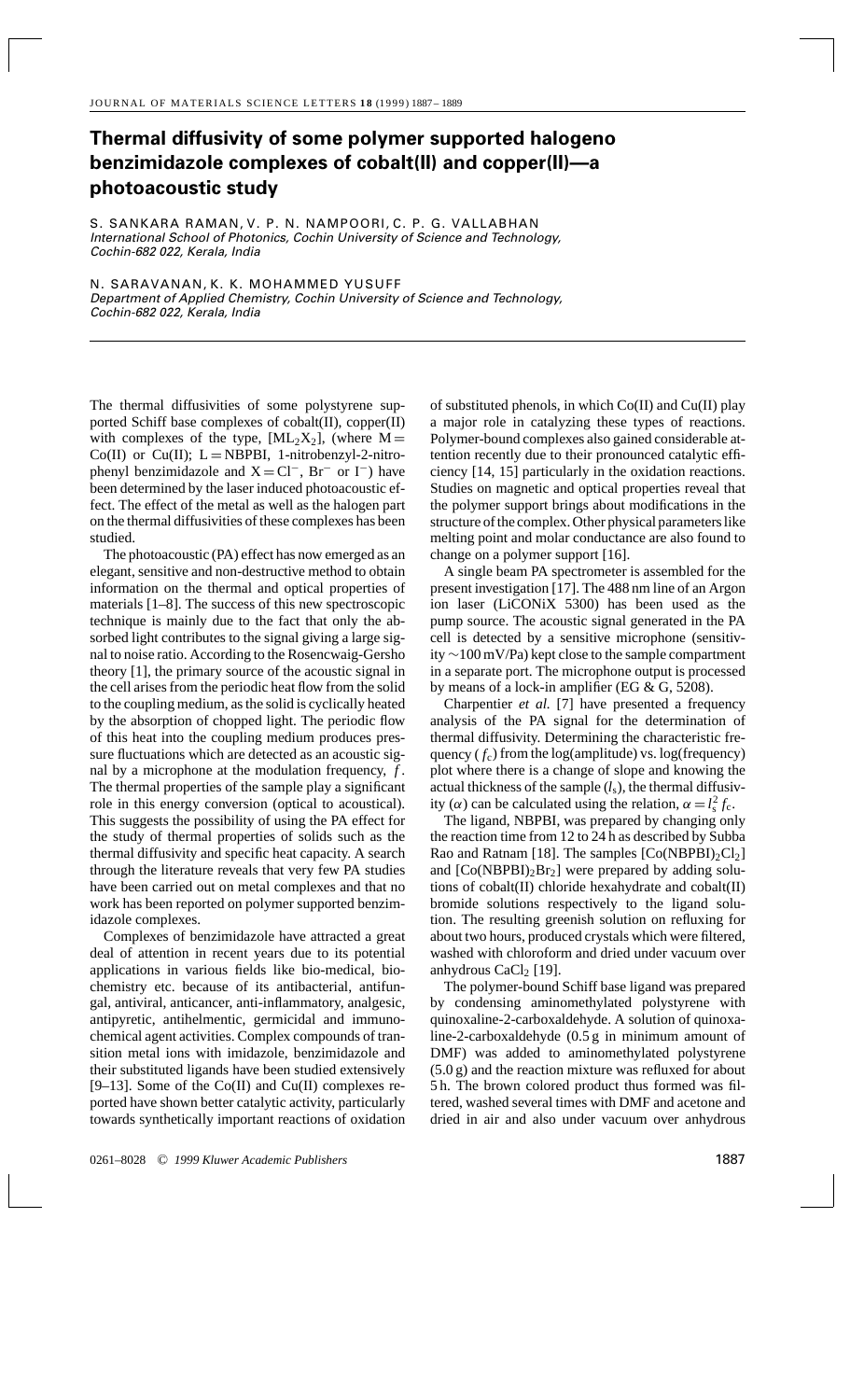$CaCl<sub>2</sub>$ . [Yield = 70–80%]. This was reacted with the halogeno complexes of Co(II) and Cu(II) with NBPBI as parent compound to yield the polymer supported Schiff base complexes of  $Co(II)$  and  $Cu(II)$ . The same synthetic procedure was followed in all the cases. The following is the synthetic route for the polymer-bound Schiff base complex of Co(II).

The polymer-bound Schiff base ligand (2 g) was swollen in acetone for 1 h and the solvent was decanted off. Fresh acetone (4 ml) was again added along with the chloro complex of Co(II) derived from 1-nitrobenzyl-2-nitrophenyl benzimidazole,  $[Co(NBPBI)_2X_2]$ (100–200 mg). The reaction mixture was shaken well for up to 1 h and was warmed over a water bath during shaking. The product formed was then filtered and washed several times with acetone and dried in air and also under vacuum over anhydrous  $CaCl<sub>2</sub>$ . Yield  $=$ 70%.

Thermogravimetric analysis shows that the sample does not decompose at temperatures lower than 280 ◦C. Hence, exposure to the intensity modulated (chopped) laser beam of the power level used in the present experiment (∼100 mW) does not decompose the samples.

The experimental set-up is standardized by determining the thermal diffusivities of copper and aluminum. The values obtained in the case of copper  $(1.18 \times$  $10^{-4}$  m<sup>2</sup>/s) and aluminum  $(0.979 \times 10^{-4}$  m<sup>2</sup>/s) agree well with the reported values viz.  $1.16 \times 10^{-4}$  m<sup>2</sup>/s and  $0.98 \times 10^{-4}$  m<sup>2</sup>/s respectively. The values are correct up to the third digit.

To determine the thermal diffusivity, the sample was pelletized under high pressure. Keeping the sample in the PA cell, the frequency dependence of the acoustic signal was studied. The log-log plot of the variation of signal amplitude with frequency for polymer supported  $[Co(NBPBI)<sub>2</sub>Br<sub>2</sub>]$  is shown in Fig. 1.

The thermal diffusivity values of the polymer supported complexes obtained from the present study are given in Table I. In the case of polymer supported  $[Co(NBPBI)_2X_2]$ , thermal diffusivity ( $\alpha$ ) increases whereas the thermal diffusivity of polymer supported  $[Cu(NBPBI)<sub>2</sub>X<sub>2</sub>]$  decreases in the order of  $X = Cl$ , Br and I. The metal as well as the halogen part



*Figure 1* The log-log plot of the variation of signal amplitude with frequency for  $[PCo(NBPBI)_2Br_2]$  ( $l_s = 1.18$  mm;  $f_c = 39.1$  Hz).

TABLE I Thermal diffusivities of polymer supported halogeno benzimidazole complexes of cobalt(II)

| Sample                    | $10^4 \times$ thermal diffusivity (m <sup>2</sup> /s) |
|---------------------------|-------------------------------------------------------|
| $[P-Cu(NBPBI)2Cl2]$       | $0.305 \pm 0.001$                                     |
| $[P-Cu(NBPBI)_{2}Br_{2}]$ | $0.242 \pm 0.001$                                     |
| $[P-Cu(NBPBI)2]$          | $0.195 \pm 0.001$                                     |
| $[P-Co(NBPBI)2Cl2]$       | $0.454 \pm 0.001$                                     |
| $[P-Co(NBPBI)_{2}Br_{2}]$ | $0.544 \pm 0.001$                                     |
| $[P-Co(NBPBI)2I2]$        | $0.640 \pm 0.001$                                     |

P—polymer

of the complex is found to have a profound effect on the thermal diffusivity values.

From the studies of magnetic and optical properties of the Co(II) complexes, similar to the present complexes, it has been found that the anchoring of the complexes to the polymer support brings about modifications in the structure of the complexes [16]. The physical parameters like melting point and molar conductance are also found to change when the complex is supported on the polymer [19]. Our studies show that thermal diffusivity is another parameter which seems to change on the polymer support.

The thermal diffusivities of the newly synthesized polymer supported complexes of Co(II) and Cu(II) have been determined by the laser induced photoacoustic technique. The effect of metal as well as the halogen part on thermal diffusivity of polymer supported complexes has been studied. The thermal diffusivity of Co complexes is found to increase while it decreases in Cu complexes with Cl, Br and I substitutions respectively. The compounds being new, the physical parameters essential for the analysis is not available. Only through a single crystal study on structural and physical properties of the sample can a conclusive result be obtained. Detailed work in this direction is in progress.

## **References**

- 1. A. ROSENCWAIG and A. GERSHO, *J. Appl. Phys.* **47** (1975) 64.
- 2. A. ROSENCWAIG, *Rev. Sci. Instrum.* **48** (1977) 1133.
- 3. G. C. WETSEL. JR. and F. A. MACDONALD, *Appl. Phys. Lett.* **30** (1977) 252.
- 4. A. C. TAM, C. K. N. PATEL and R. J. KERL, *Opt. Lett.* **4** (1979) 81.
- 5. A. C. TAM, *Rev. Modern Phys.* **56** (1986) 2.
- 6. C. L. CESAR, H. VARGAS and L. C. M. MIRANDA, *Appl. Phys. Lett.* **32** (1978) 554.
- 7. P. CHARPENTIER, F. LEPOUTRE and L. BERTRAND, *J. Appl. Phys.* **53** (1982) 1.
- 8. F. A. MCDONALD and G. C. WETSEL. JR. *ibid.* 49 (1978) 4.
- 9. <sup>S</sup> . <sup>P</sup> . GOSH, *J. Indian Chem. Soc.* **28** (1951) 710.
- 10. <sup>S</sup> . <sup>P</sup> . GOSH and H. M. GOSH, *ibid.* **33** (1956) 894.
- 11. G. GOODGAME and F. A. COTTON, *J. Amer. Chem. Soc.* 84 (1962) 1543.
- 12. D. M. L. GOODGAME and M. GOODGAME, *Inorg. Chem.* **4** (1965) 139.
- 13. J. REEDIJIK, *J. Inorg. Nucl. Chem.* **35** (1973) 239.
- 14. N. HUGIHARA, K. SONOGASHIRA and <sup>S</sup> . TAKAHASHI, "Advances in Polymer Science", Vol. 41 (Springer-Verlag Berlin Heidelberg, New York, 1981) p. 149.
- 15. E. TSUCHIDA and H. MISHIDE, "Advances in Polymer Science", Vol. 24 (Springer-Verlag Berlin Heidelberg, New York, 1977) p. 1.